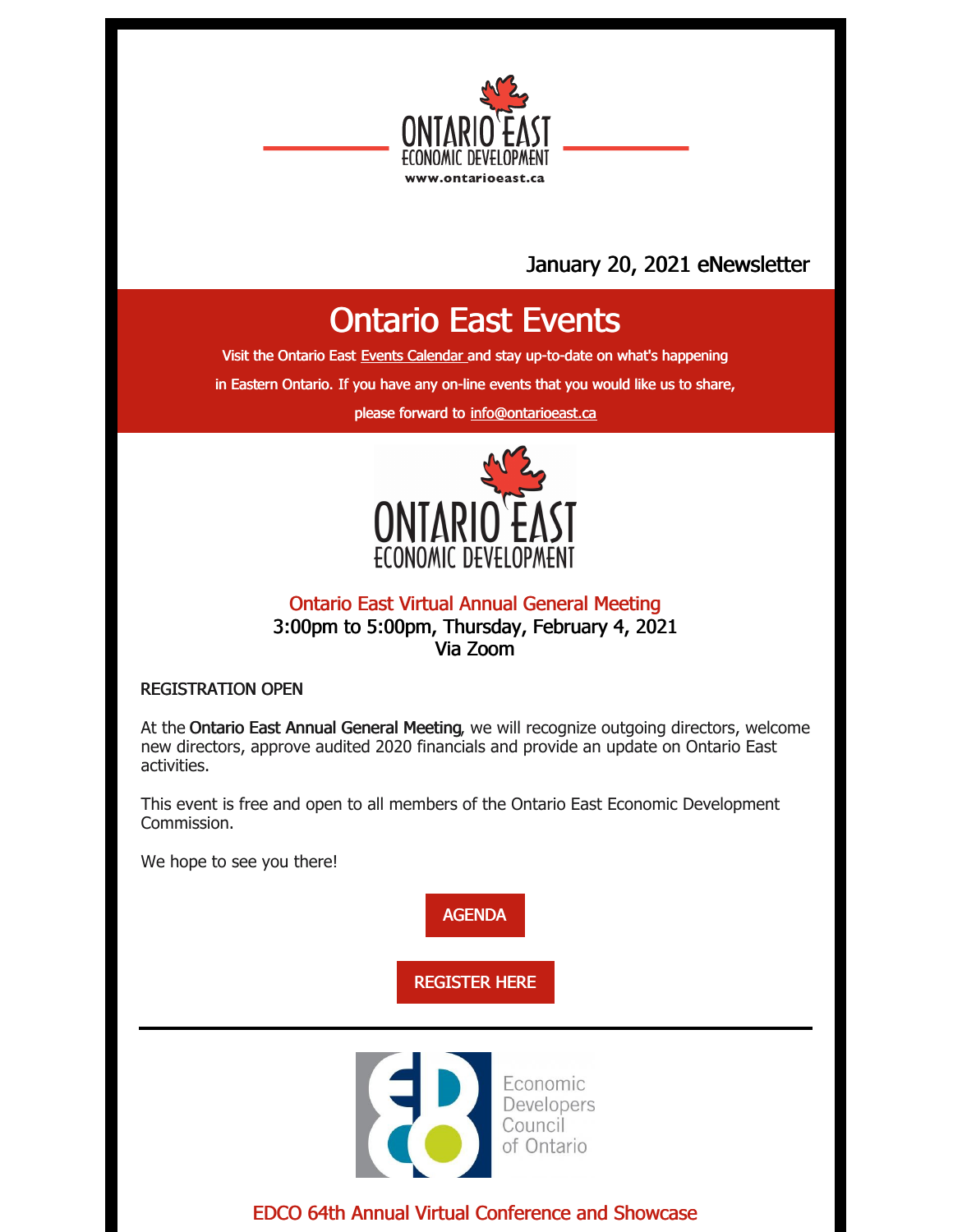### Wednesdays, January 20th to February 29th 2021

#### It's still not too late to register and attend.

Take advantage of what the **EDCO [Conference](http://edcoconference.com/)** has become known for in the industry  $- a$ diverse and thought-provoking program that will inspire, educate and empower economic developers across the province. This year is no different! Grab a coffee and join your fellow economic developers every Wednesday morning from January 20 to February 29, 2021.



### (Online Event) January 26 and 27, 2021

SHAPING A 'NET-ZERO' COMMUNITY

Kingston's premiere Smart Energy summit (SEK2021) will be host to smart energy experts from across Canada. Over the one and half-day gathering delegates will be encouraged to provide input on shaping a "Net-Zero Community". It will highlight innovative technologies and proven trends so all audience members such as municipal energy planners, managers, administrators, academia, industry, startups, investors, and institutional consumers from neighbouring communities leave empowered!

#### DESIGNING YOUR CLIMATE ACTION PLAN

Hear from innovators who have designed their community's action plans utilizing the latest in hydrogen, storage, EVs, carbon capture, transportation and electrification. How are utilities, policy-makers, corporations, governments, researchers and consumers incorporating new smart energy technologies for tomorrow.

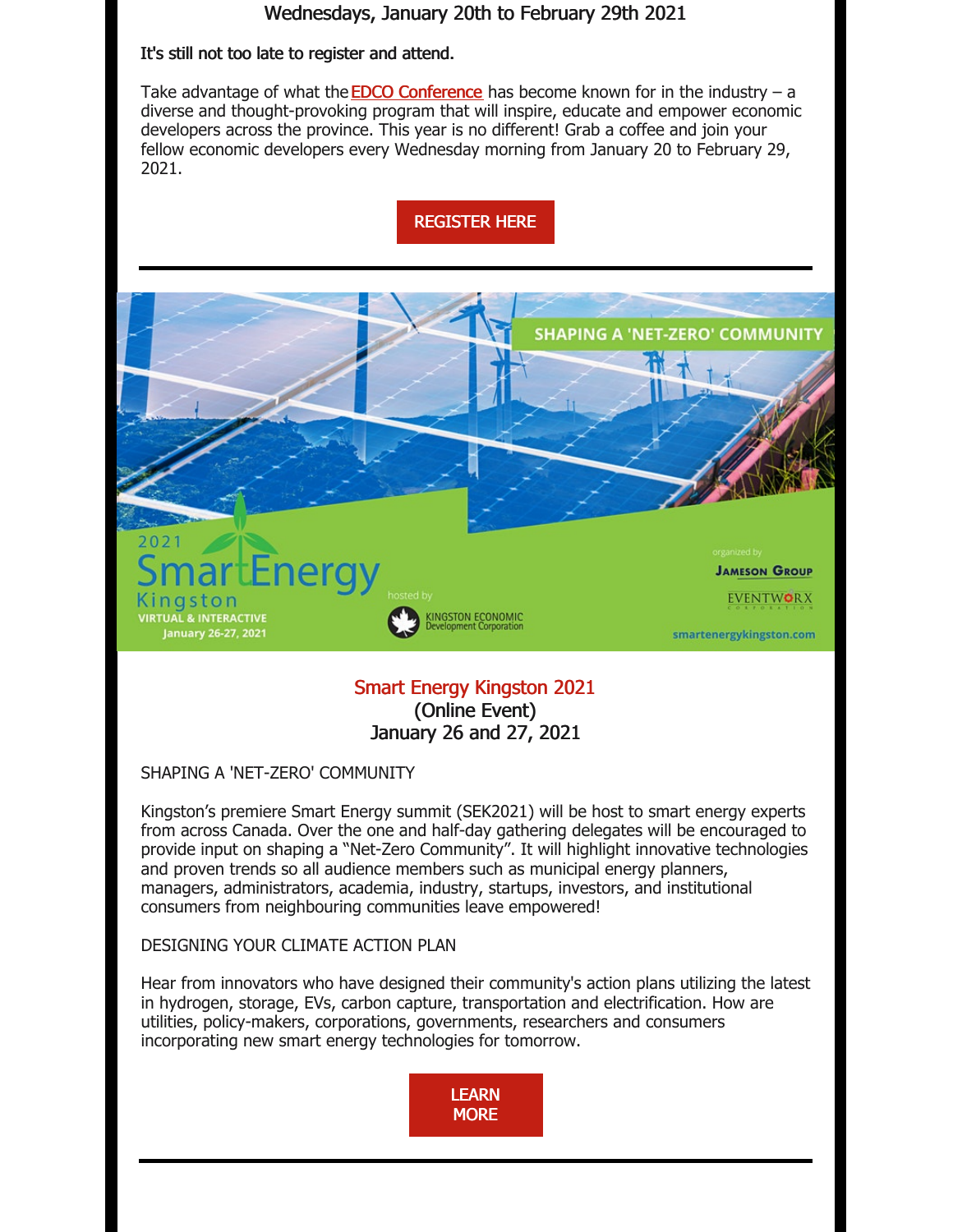



Women's Entrepreneurship Program – Event

## **STRIKEÂUP**29

**Digital Conference for Women Entrepreneurs** March 4, 2021 | StrikeUP.ca

# O **One day** conference. **One year** to watch.

O

Register now.

**A Northumberland** 

Canadä

LEARN MORE AND [REGISTER](https://ontarioeast.ca/events/strikeup-2021-digital-conference-women-entrepreneurs) FOR FREE

This project is funded in part by the Government of Canada through the Federal Economic Development Agency for Southern Ontario.



### Ontario East News

If you have any news that you would like us to share, please forward to [info@ontarioeast.ca](mailto:info@ontarioeast.ca)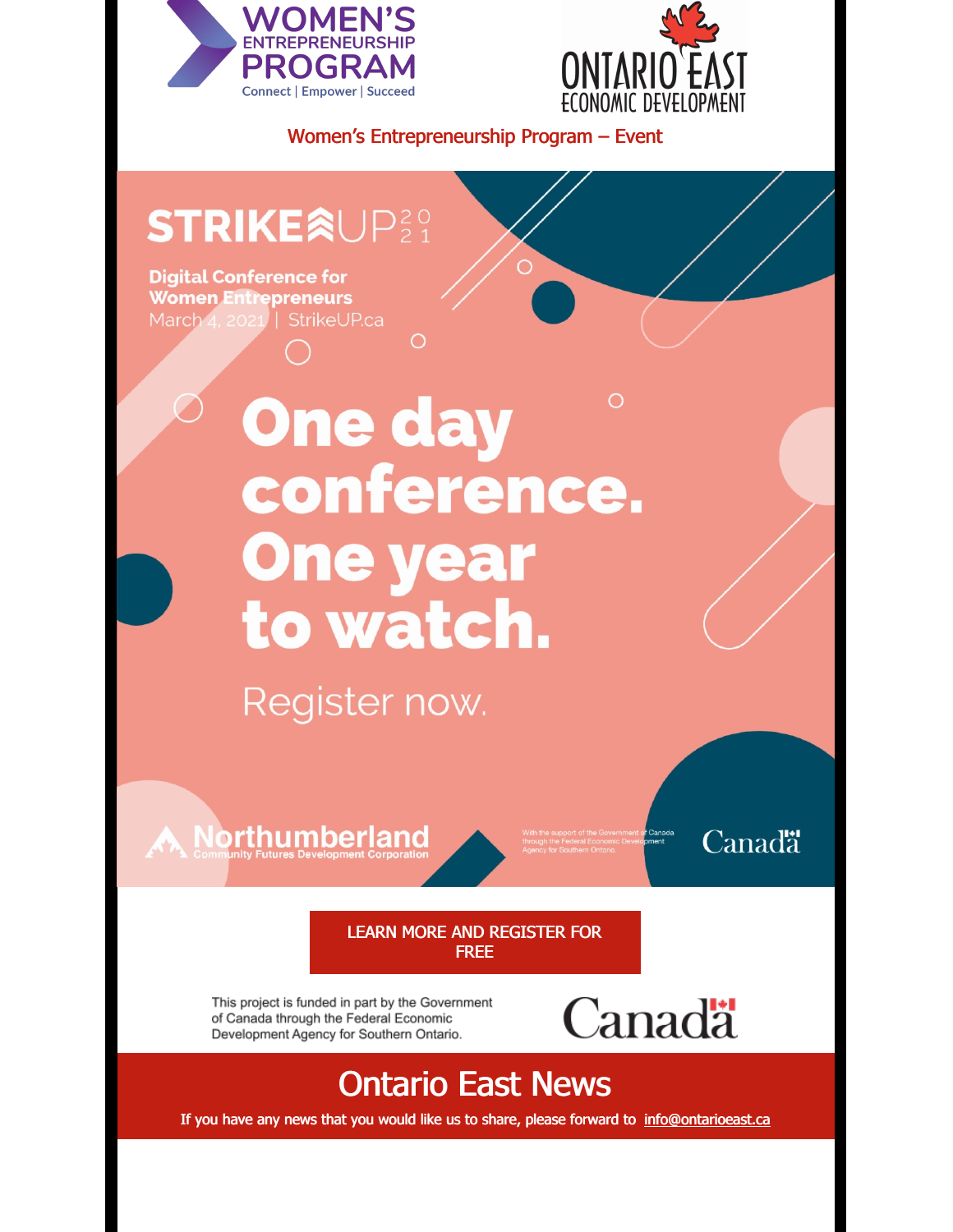

### Ontario East Talent Identification Support Project Update

OE-TISP: Talent Identification Support Plan News:

The OE-TISP OLMP is helping employers and job seekers connect. All our content assets are available to you on the **[Ontario](https://blog.ontarioeast.ca/) East Jobs Blog**. You can send employers this recap of 9 Skills [programs](https://offers.ontarioeast.ca/skills-development-programs-guide) across eastern Ontario that will help them now. And let [Jobseekers](https://blog.ontarioeast.ca/effective-workforce-development-programs-free-to-job-seekers) know how to upskill and find work.

## **OTTAWA BUSINESS JOURNAL**

### Food Processors Ramp Up Cornwall Operations

By Dani-Elle Dubé, January 14, 2021

Several food processors have invested millions of dollars into theirCornwall operations in recent years, capitalizing on the proximity to major urban markets and propelling the industry into one of the city's largest employers.

Among the major players are Leclerc, maker of the well-known Celebration line of cookies as well as snack bars. The Quebec-based firm recently doubled the capacity of its 160,000-square-foot Cornwall facility with the installation of a new production line, according to the city.

The investment means Leclerc will be able to produce some 2,200 bars every minute at its Cornwall plant, where it employs 60 staff and is looking to continue hiring.

"Our location is ideal for food processing," says Bob Peters, division manager of economic development at the City of Cornwall. "Both Cornwall and Eastern Ontario are in that triangle of three of central Canada's largest metropolitan areas – Toronto, Montreal and Ottawa – so as a food processor you're within a region that allows you quick and easy access to deliver your products to consumers."

> **RFAD [MORE](https://ontarioeast.ca/news/food-processors-ramp-cornwall-operations)**



### Applications Now Open for Ontario's Small Business Support Grant

Province Providing up to \$20,000 for Eligible Businesses Impacted by Provincewide **Shutdown** 

Applications close March 31, 2021

The **Ontario Small [Business](https://www.app.grants.gov.on.ca/msrf/#/) Support Grant** is intended to help small businesses (including sole proprietorships) in Ontario that are required to close or significantly restrict services